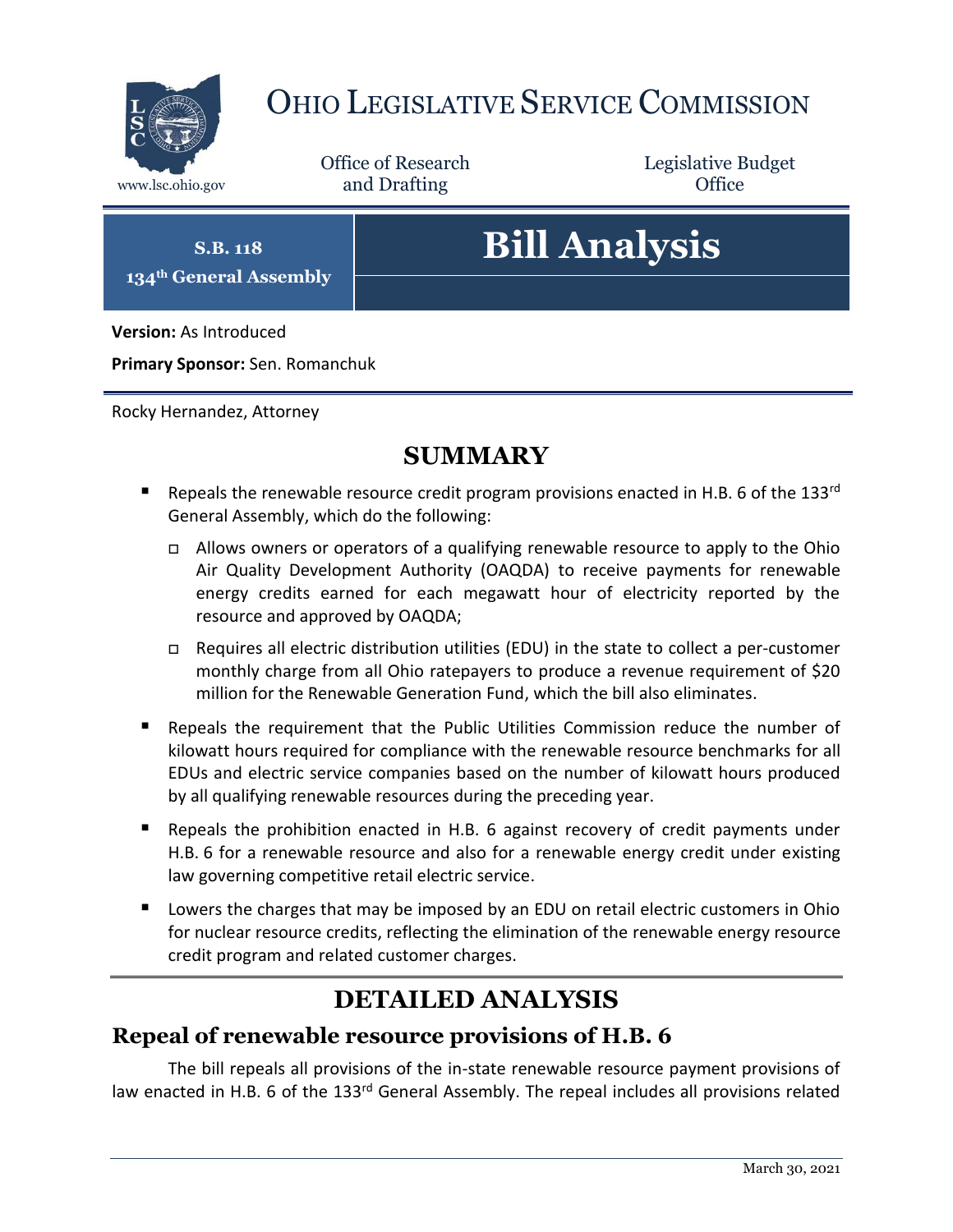to the per-customer monthly charges that an electric distribution utility (EDU) must collect starting January 1, 2021, and ending on December 31, 2027, to subsidize the renewable resources. The bill, in turn, repeals the renewable energy credit program, including provisions regarding the application for, the issuance of, and the payment for, renewable energy credits administered primarily by the Ohio Air Quality Development Authority (OAQDA).

The bill further repeals the requirement that the Public Utilities Commission reduce the number of kilowatt hours required for compliance with the renewable energy benchmarks for all EDUs and electric service companies in Ohio.

A detailed discussion of the law being repealed is available on pages 16 to 18 and part of page 19 of LSC's Final Analysis of H.B. 6, As Passed by the General Assembly, [available here.](https://www.legislature.ohio.gov/download?key=13060&format=pdf)<sup>1</sup>

#### **Double recovery prohibition for solar energy repealed**

The bill repeals the prohibition enacted in H.B. 6 against recovery of credit payments under H.B. 6 for a renewable resource (which is an in-state solar energy resource) and also for a renewable energy credit under existing law governing competitive retail electric service. The repeal is included in the bill in order to conform with the repeal of the renewable resource credit program as described above.<sup>2</sup>

#### **Nuclear generation charge**

Consistent with the repeal of the renewable energy repeal provisions of H.B. 6, the bill lowers the charges that may be imposed by an EDU on retail electric customers in Ohio for nuclear resource credits, reflecting the elimination of the renewable energy credit program and related customer charges to meet the revenue requirements for the repealed program. The bill retains the nuclear charge in an amount necessary to meet an annual \$150 million revenue requirement. The bill, in turn, reduces the maximum monthly charge imposed to meet the revenue requirement from 85₵ to 75₵ per month for residential customers and from \$2,400 to \$2,158 per month for industrial customers. $3$ 

## **H.B 118 and recently enacted H.B 128**

H.B. 128 of the 134<sup>th</sup> General Assembly repeals all provisions of the in-state nuclear resource payment provisions of law enacted in H.B. 6. The repeal includes all provisions related to the per-customer monthly charges that an EDU must collect starting January 1, 2021, and ending on December 31, 2027, to subsidize the nuclear resources. The act, in turn, repeals the nuclear resource credit program, including provisions regarding the application for, the issuance of, and the payment for, nuclear resource credits administered primarily by OAQDA. A detailed discussion of the law repealed by H.B. 128 is available on pages 11 to 16 of LSC's

 $\overline{a}$ 

<sup>1</sup> R.C. 3706.40 to 3706.49, 3706.55, and 3706.59; R.C. 3706.53 and 4928.462, repealed by the bill.

 $2$  R.C. 4928.645.

 $3$  R.C. 3706.46; R.C. 3706.53, repealed by the bill.